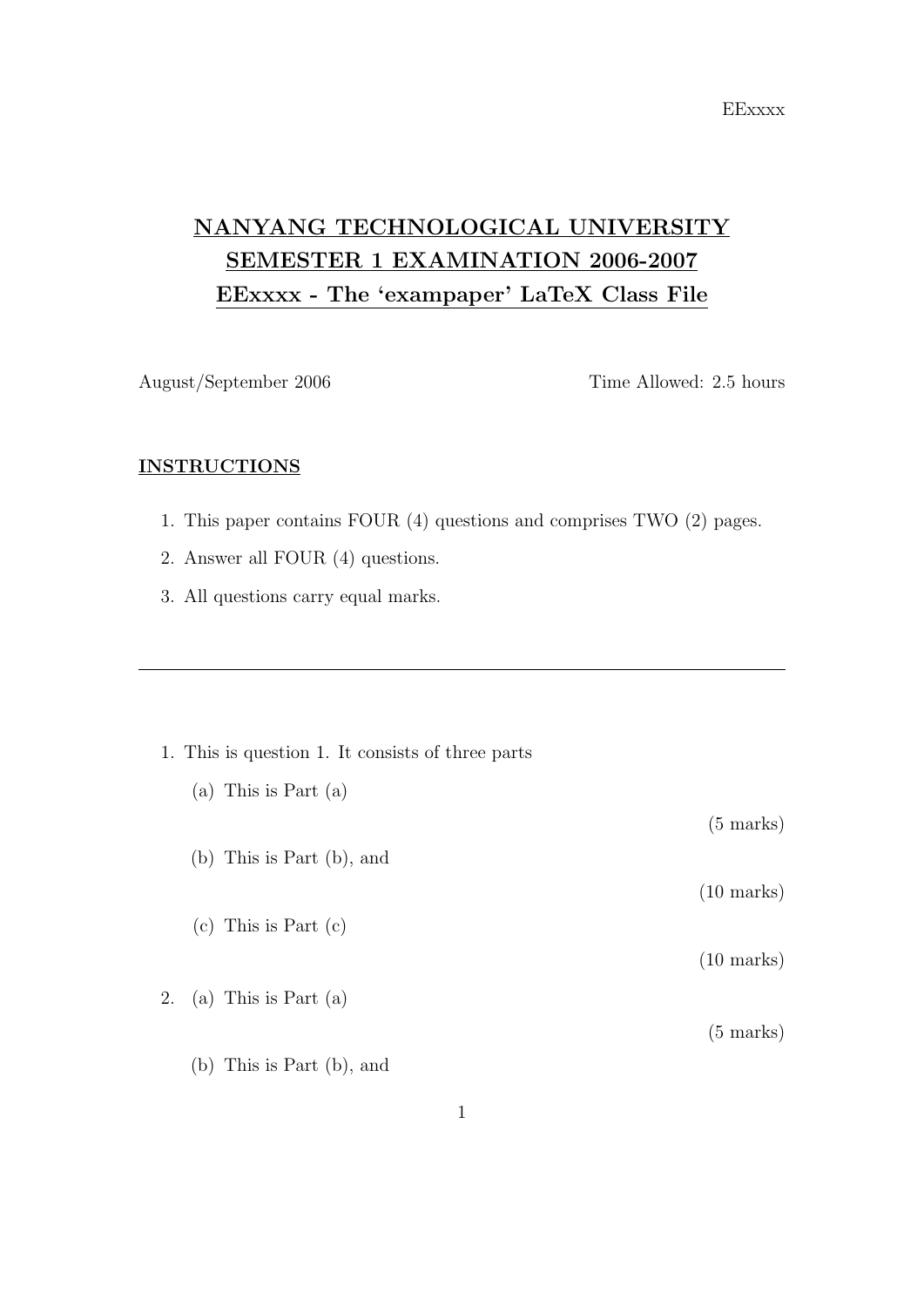EExxxx

 $(10 \text{ marks})$ 

(c) This is Part (c)

 $(10 \text{ marks})$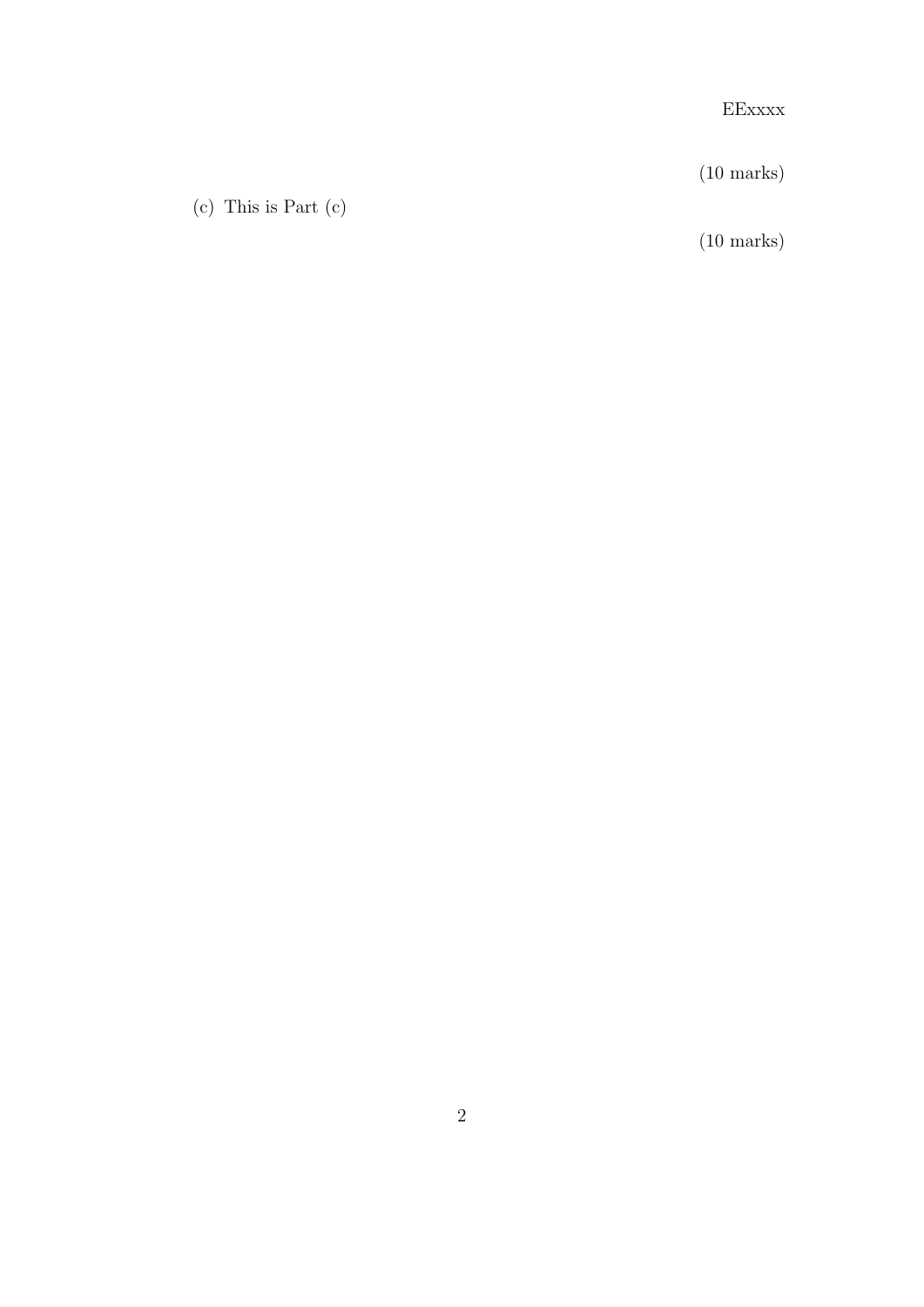## EExxxx

| 3. This is question 3. It consists of three parts |                      |
|---------------------------------------------------|----------------------|
| (a) This is Part $(a)$                            |                      |
|                                                   | $(5 \text{ marks})$  |
| $(b)$ This is Part $(b)$ , and                    |                      |
|                                                   | $(10 \text{ marks})$ |
| (c) This is Part $(c)$                            |                      |
|                                                   | $(10 \text{ marks})$ |
| 4. This is question 4. It consists of three parts |                      |
| (a) This is Part $(a)$                            |                      |
|                                                   | $(5 \text{ marks})$  |
| $(b)$ This is Part $(b)$ , and                    |                      |
|                                                   | $(10 \text{ marks})$ |
| $(c)$ This is Part $(c)$                          |                      |
|                                                   | $(10 \text{ marks})$ |

End of Paper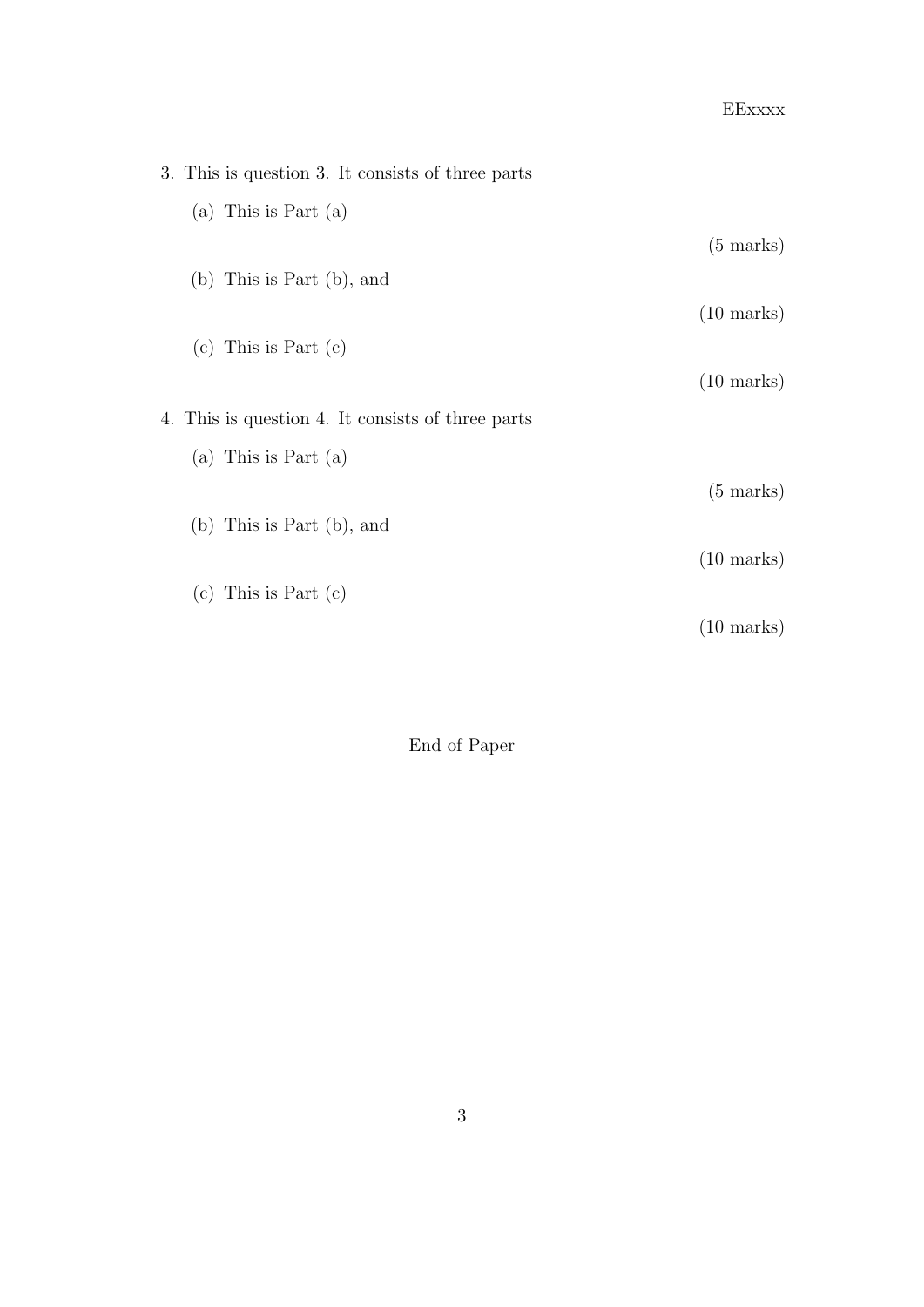## EExxxx The 'exampaper' LaTeX Class File

Please read the following instructions carefully.

- 1. Do not turn over the question paper until you are told to do so. Disciplinary action may be taken against you if you do so.
- 2. You are not allowed to leave the examination hall unless accompanied by an invigilator. You may raise your hand if you need to communicate with the invigilator.
- 3. Write ONLY your Matriculation Number on the front of the answer book. Do not write your name.